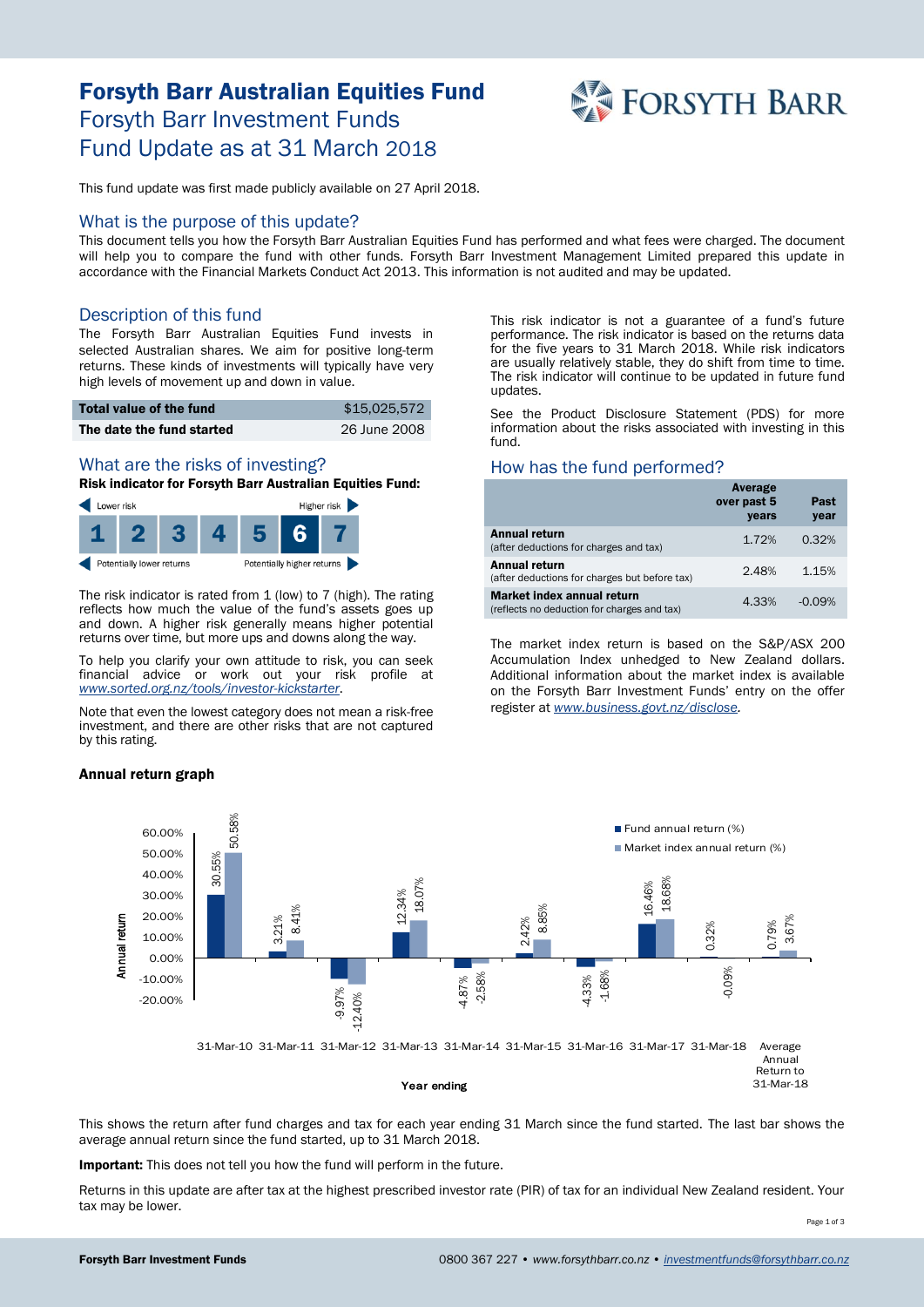# What fees are investors charged?

Investors in the Forsyth Barr Australian Equities Fund are charged fund charges. In the year to 31 March 2017 these were:

|                                                          | % of net asset<br>value <sup>1</sup> |
|----------------------------------------------------------|--------------------------------------|
| <b>Total fund charges</b>                                | 1.32%                                |
| Which are made up of:                                    |                                      |
| Total management and administration<br>charges including | 1.32%                                |
| Manager's basic fee                                      | 1.27%                                |
| Other management and<br>administration charges           | 0.05%                                |
| Total performance-based fees                             | 0.00%                                |
|                                                          | Dollar amount per<br>investor        |
| Other charges                                            | \$0.0                                |

Investors may also be charged individual action fees for specific actions or decisions (for example entry fees). See the PDS for more information about those fees.

Small differences in fees and charges can have a big impact on your investment over the long term.

#### Example of how this applies to an investor

Jane had \$10,000 in the fund at the start of the year of the year, Jane received a return after fund charges of her initial \$10,000). This gives Jane a total return after tax of \$32 for the year.

## What does the fund invest in?

This shows the types of assets that the fund invests in.

#### Actual investment mix



#### Target investment mix

| Cash and cash equivalents    | 5.00%  |
|------------------------------|--------|
| New Zealand fixed interest   | 0.00%  |
| International fixed interest | 0.00%  |
| Australasian equities        | 85.00% |
| International equities       | 0.00%  |
| Listed property              | 10.00% |
| Unlisted property            | 0.00%  |
| Commodities                  | 0.00%  |
| Other                        | 0.00%  |
|                              |        |

#### Top 10 investments

|                | <b>Name</b>                                        | Percentage of<br>fund net assets | <b>Type</b>           | <b>Country</b> | <b>Credit rating</b><br>(if applicable) |
|----------------|----------------------------------------------------|----------------------------------|-----------------------|----------------|-----------------------------------------|
| $\mathbf{1}$   | Commonwealth Bank of Australia Limited             | 8.53%                            | Australasian equities | Australia      |                                         |
| 2              | <b>BHP Billiton Limited</b>                        | 7.50%                            | Australasian equities | Australia      |                                         |
| 3              | <b>Westpac Banking Corporation</b>                 | 7.08%                            | Australasian equities | Australia      |                                         |
| $\overline{4}$ | Australia and New Zealand Banking Group<br>Limited | 4.08%                            | Australasian equities | Australia      |                                         |
| 5              | <b>Woolworths Limited</b>                          | 4.00%                            | Australasian equities | Australia      |                                         |
| 6              | Rio Tinto Limited                                  | 3.77%                            | Australasian equities | Australia      |                                         |
| $\overline{7}$ | National Australia Bank Limited                    | 3.73%                            | Australasian equities | Australia      |                                         |
| 8              | Macquarie Group Limited                            | 3.72%                            | Australasian equities | Australia      |                                         |
| 9              | <b>AGL Energy Limited</b>                          | 3.13%                            | Australasian equities | Australia      |                                         |
| 10             | <b>Brambles Limited</b>                            | 3.09%                            | Australasian equities | Australia      |                                         |

The top 10 investments make up 48.63% of the fund.

We actively manage the fund's foreign currency exposures. As at 31 March 2018, these exposures represented 97.09% of the value of the fund and were unhedged.